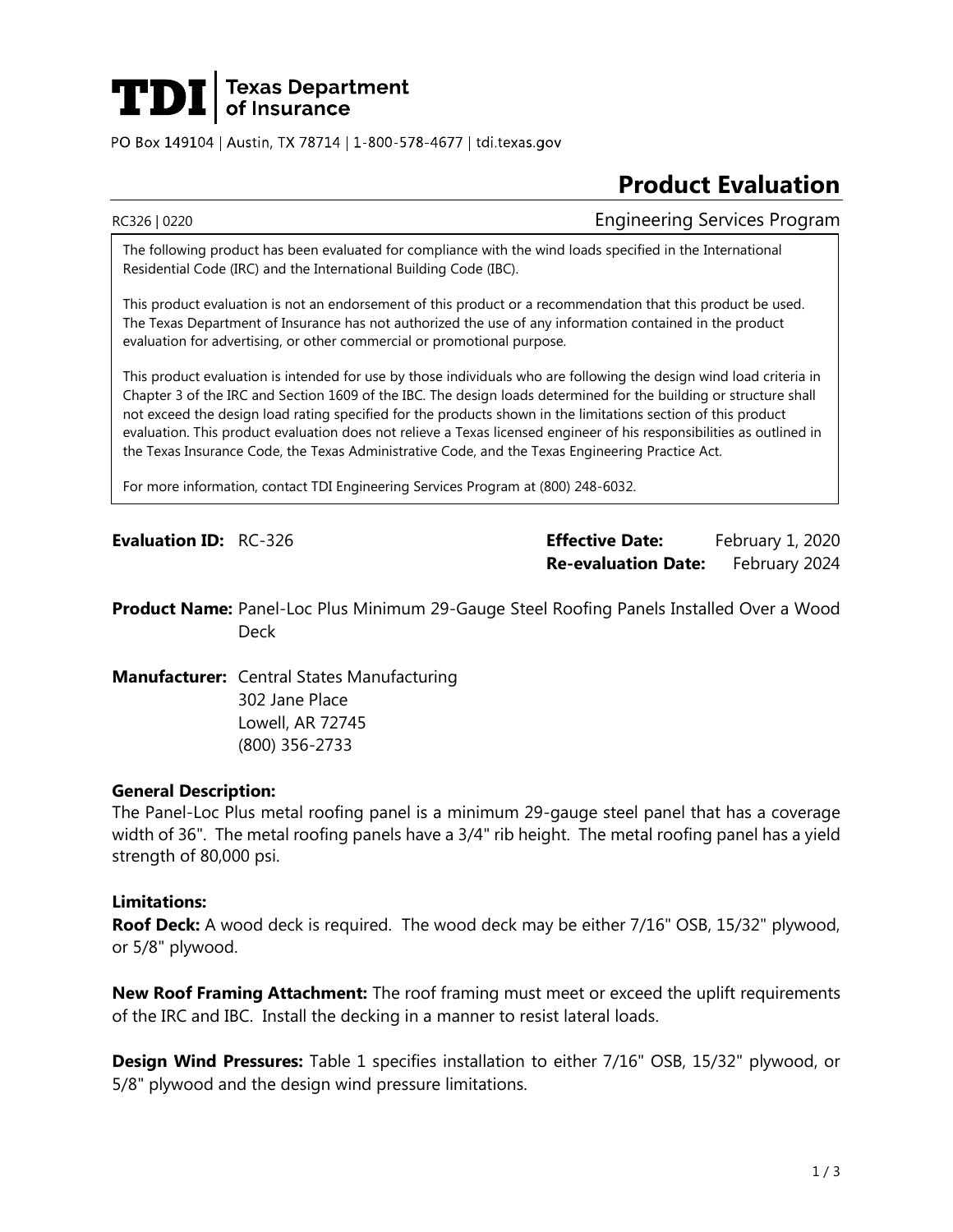### **Installation Over an Existing Roof Covering:** Not permitted.

**Roof Slope:** The metal roof panels may be installed on roofs with a roof slope as low as 1/2:12 if sealant is used on the panel laps. If sealant is not used on the panel laps, then the minimum roof slope is 3:12.

| <b>System</b> | <b>Design Wind</b><br><b>Pressure</b> | <b>Roof Deck</b>            | <b>Attachment of Panels to Wood Deck</b>                                                    |
|---------------|---------------------------------------|-----------------------------|---------------------------------------------------------------------------------------------|
| $\mathbf{1}$  | $-52.5$ psf                           | 7/16" OSB<br>15/32" Plywood | No. 9-15 x 1" Sharp Point screws with<br>a hex head and a sealing washer                    |
| $\mathcal{P}$ | $-52.5$ psf                           | 5/8" Plywood                | $1/4 - 14 \times 1 - 1/2$ " Type AB screws; or<br>$1/4 - 14 \times 1 - 1/2$ " Type A screws |

**Table 1.** Panel-Loc Plus Minimum 29-Gauge Steel Roofing Panels Installed Over a Wood Deck

#### **Installation:**

**General:** Install the steel roofing panels in accordance with the manufacturer's recommended installation instructions and this evaluation report.

**Underlayment:** Use a minimum of one layer of No. 15 (Type I) asphalt felt. Use underlayment that complies with one or more of the following: ASTM D 226, ASTM D 4869, or ASTM D 1970. Install the underlayment with 4" side laps and 6" end laps. Apply the underlayment with corrosion resistant fasteners in accordance with the manufacturer's installation instructions and the IRC or the IBC.

### **Anchorage of Metal Panels to the Roof Deck:**

**System 1:** Secure the metal roofing panels to the wood deck in accordance with Table 1. The screws are to be located a maximum of 12" on center along one side of each rib.

**System 2:** Secure the metal roofing panels to the wood deck in accordance with Table 1. The screws are to be located a maximum of 24" on center along the length of panel. The fastener spacing across the width of the panel must be 9" on center beginning 1-3/4" from the centerline on one side of each major rib.

**Panel Side Laps:** As required by the manufacturer.

**Panel Edges to the Roof Deck:** The screws are to be located a maximum of 24" on center along the length of panel.

**Trims, Closures, and Accessories:** Install components, such as the eave trim, rake trim, ridge trim, hip trim, and valley trim as required by the manufacturer.